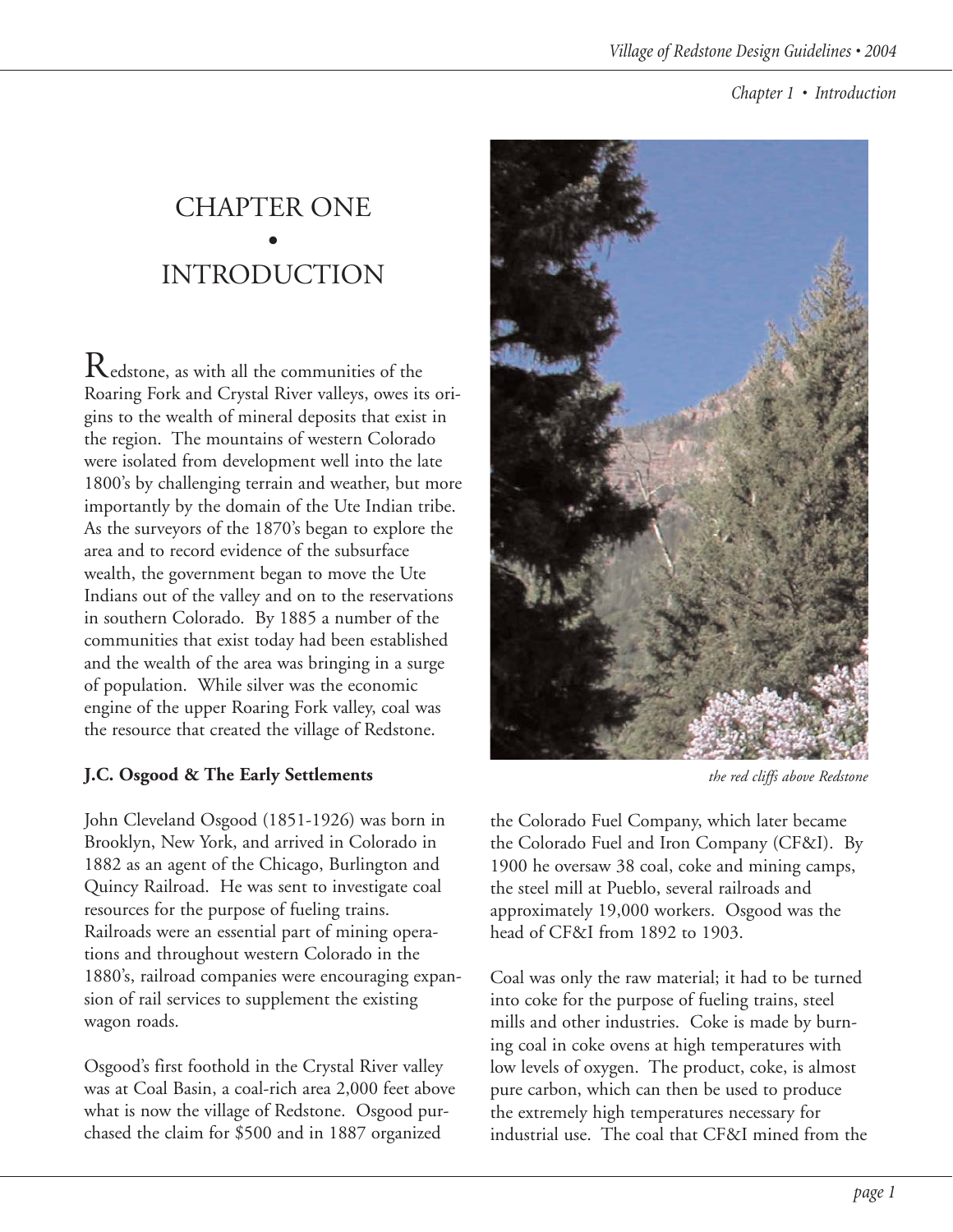lands in the Crystal River valley and Coal Basin produced a superior coke product.

While the coal was mined at Coal Basin, it was processed into coke at Redstone. At first coal from the mines was transported the 4.5 miles down the valley to the coke ovens at Redstone by teams of horses. In 1892 CF&I incorporated rail and toll road companies to form the Crystal River Railway. That line when completed in 1900 ran twenty miles to the north to Carbondale and Placita, including a narrow gauge spur to Coal Basin. Much of CF&I's income came from the sale of coke to precious metal smelters located elsewhere in Colorado.

In nearby Marble, Osgood found a second valuable resource in the valley, pure white marble of the finest quality. Osgood opened quarries on Yule Creek and shipped stone for many important buildings, including the new Colorado state capital building in Denver.

In addition to the diverse economic opportunities offered in the Crystal River valley, Osgood saw the potential to create a model industrial community by developing Coalbasin, as a company town based on the model of English mining towns. His goals were to create desirable amenities for the workers and to eliminate the unhealthful conditions prevalent in most mining camps. Osgood first brought the concept of a complete, self-reliant community for all of the coal miners and their families to the town of Coalbasin. Along with the residences he built community facilities, including a clubhouse, a school, a library and a store.

Shortly after the silver crash of 1892, which devastated much of the economy of the Roaring Fork River valley, activity picked up in Redstone. It was chosen as the site for producing coke from Coal Basin coal and for a rail transfer site from the Coal



*John C. Osgood*

Basin narrow gauge rail cars arriving at Redstone to the standard gauge cars running to Carbondale.

Early Redstone consisted of log buildings and tents built on platform bases, but Osgood's vision of a model company town would again result in a better living environment for the local coke and stone workers. Between 1901 and 1902 about eighty-five cottages were built in two phases for the married workers and their families, lining what is now Redstone Boulevard. The Elk Mountain Inn (now the Redstone Inn) was built in 1902 for bachelor workmen while larger houses were built on "The Hill" above Redstone for the managers. On December 14, 1901, Camp and Plant reported that: "They (coke and stone workers) believe that their health will thus greatly be improved (by construction of the cottages). Beauty has been the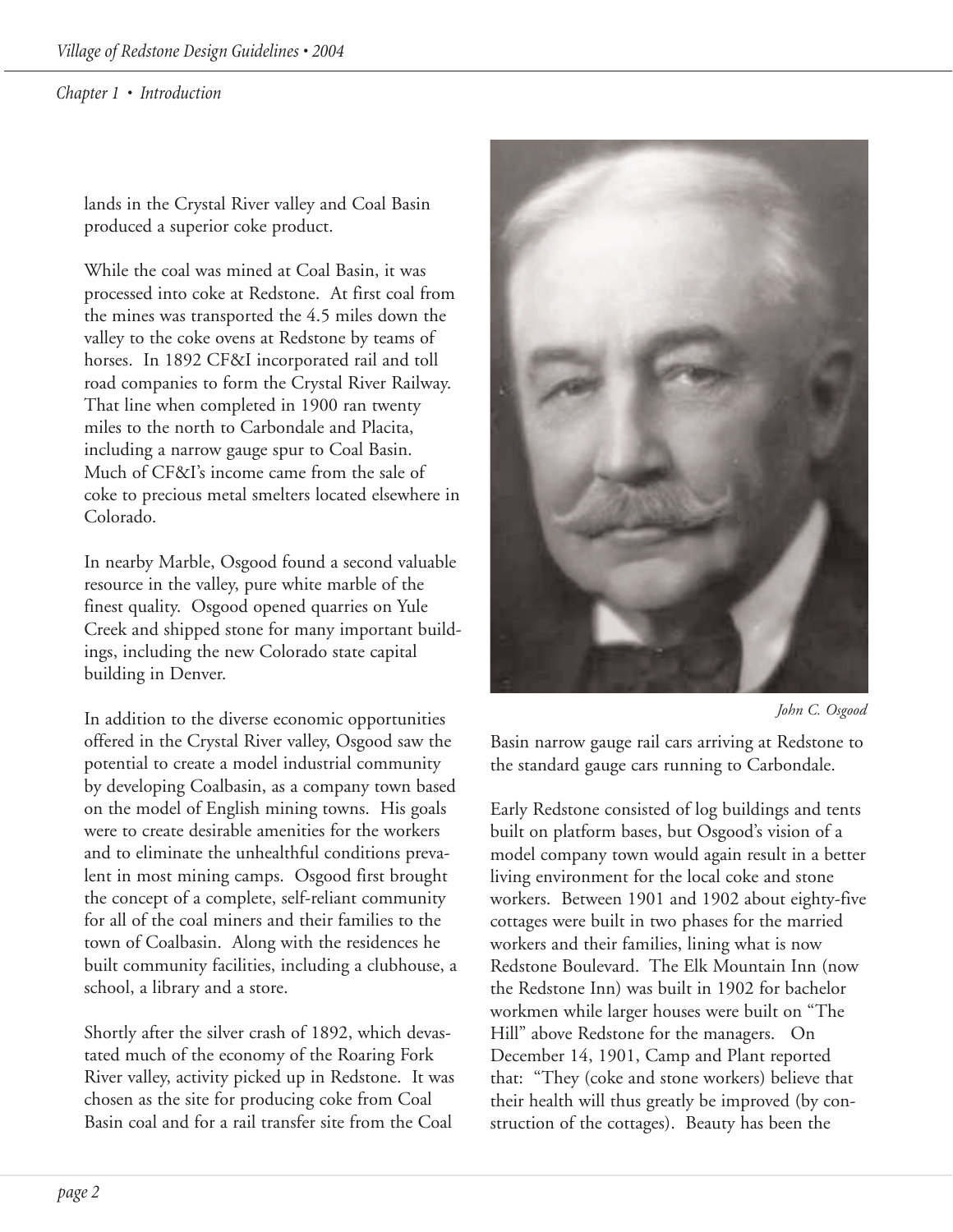guiding principle in the building up of our little town. We do not have monotonous rows of boxcar houses with battened walls, painted a dreary mineral red, but tasteful little cottages in different styles, prettily ornamented, comfortably arranged internally and painted in every variety of restful color."

The Redstone area development also included a ranch that provided food and ice, a schoolhouse that held daily classes for children and night courses for adults, and a company store filled with household necessities. Between 1900 and 1902 Redstone added more amenities including a clubhouse with an auditorium, a library, a doctor's office, firehouse, washhouse, bowling alley, stables and garden plots. One mile from the village, Osgood chose to build his own home, the luxurious, state-of-the-art Cleveholm Manor, overlooking the Crystal valley and his model town.

The life of Osgood's company town continued until the sudden closing of the Coal Basin mines in 1909. As a result the population of Redstone decreased dramatically. Osgood tried unsuccessfully to revitalize his Redstone in 1919, continuing to visit the area frequently. From 1925 until his death in 1926 he lived at Cleveholm Manor full-time.

With the closing of the coal mines in 1909 and Osgood's death in 1926, the town languished and a number of the original buildings were demolished or allowed to deteriorate. It was not until the 1940's that hunters and summer tourists began to rediscover Redstone's natural beauty and hot springs.

#### **Architectural History of Redstone**

The beautiful Crystal River valley with Mount Sopris visible to the north and Chair Mountain to the south creates the dominant architectural axis of



*Cleveholm Manor*

Redstone. The main thoroughfare in the village is Redstone Boulevard (originally named River Road), which runs parallel to the eastern bank of the Crystal River for about a mile. The core of the village is strictly confined to a linear pattern between the river on the west and the steep rise of the mountain to the east. The original development plan for Redstone also included the slope on the east side of the river and the meadows to the south. The industrial property, including the coke ovens and rail lines, was located on the west side of the river in view of the village.

The consistency of the architectural character of Redstone is relatively unique among historic towns, due to its single architectural focus at all levels of detail and the short active life of its original economy. J. C. Osgood retained the prominent architec-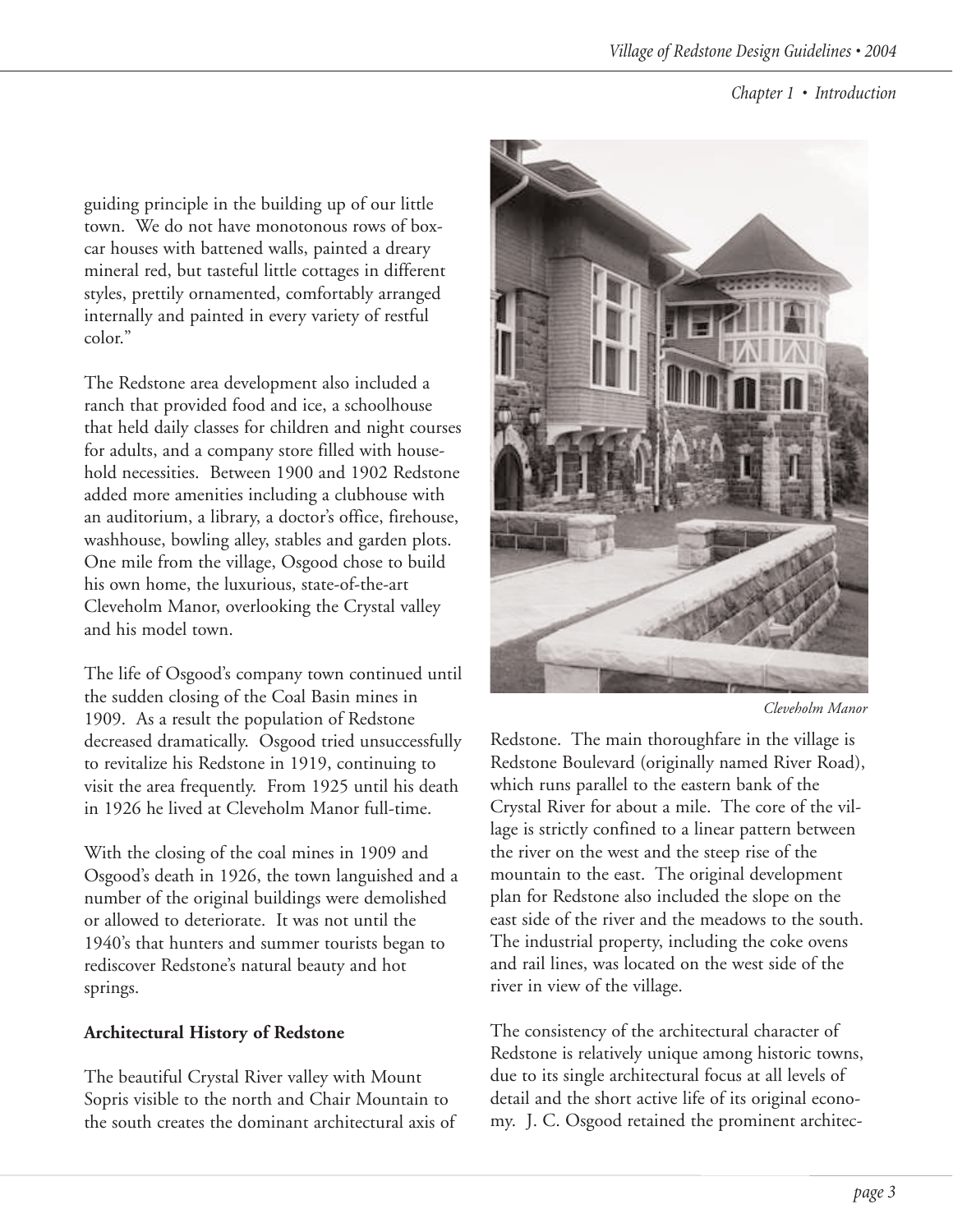tural firm of Boal & Harnois, which had received important residential commissions across the country. They were not innovators in architectural style, but built with obvious skill in the popular eclectic and revival styles of the turn of the 20th century. They were influenced by European tastes and contemporary trends and incorporated the natural and social forces of English mining towns that Osgood envisioned for his company town.

Boal & Harnois had designed the Grant-Humphreys mansion in Denver as well as important public buildings in Denver and elsewhere in Colorado, Utah, Pennsylvania and Rhode Island. They were retained to design all elements of Osgood's model community from his own mansion to the cottages on the Boulevard. The design and construction of most of the buildings around Redstone took place between the late 1890's and 1902.

The social hierarchy, an integral part of Osgood's vision for a model company town, is clearly reflect-



*the south gate house - relocated to Grand Junction*



*one of the hill houses*

ed in all of the elements of the design from the layout of community to the level of detail on individual buildings. The simple, but decorative cottages on small lots along the Boulevard were for the worker families, while the larger lots and homes for the managers rose up along the hillside overlooking the cottages below. Completing the model is Osgood's extravagant Cleveholm Manor (also known as the Castle), located on a spacious, carefully landscaped estate to the south of town with its considerable number of support buildings, a farmhouse and barn, stables, carriage house, silo, gate house and icehouse.

The modest cottages used simple forms and incorporated details that were distilled from the more elaborate designs of the Castle and the managers' houses. Cottage lots on the south end of the Boulevard have consistent, wide setbacks of about fifty feet where native cottonwood, spruce and aspen trees have now grown large. The Redstone Inn at the south end of the Boulevard was built for single men and was convenient to the industrial site across the river. The managers' homes are more substantial and have higher level of detail, including stone foundations and decorative windows. They all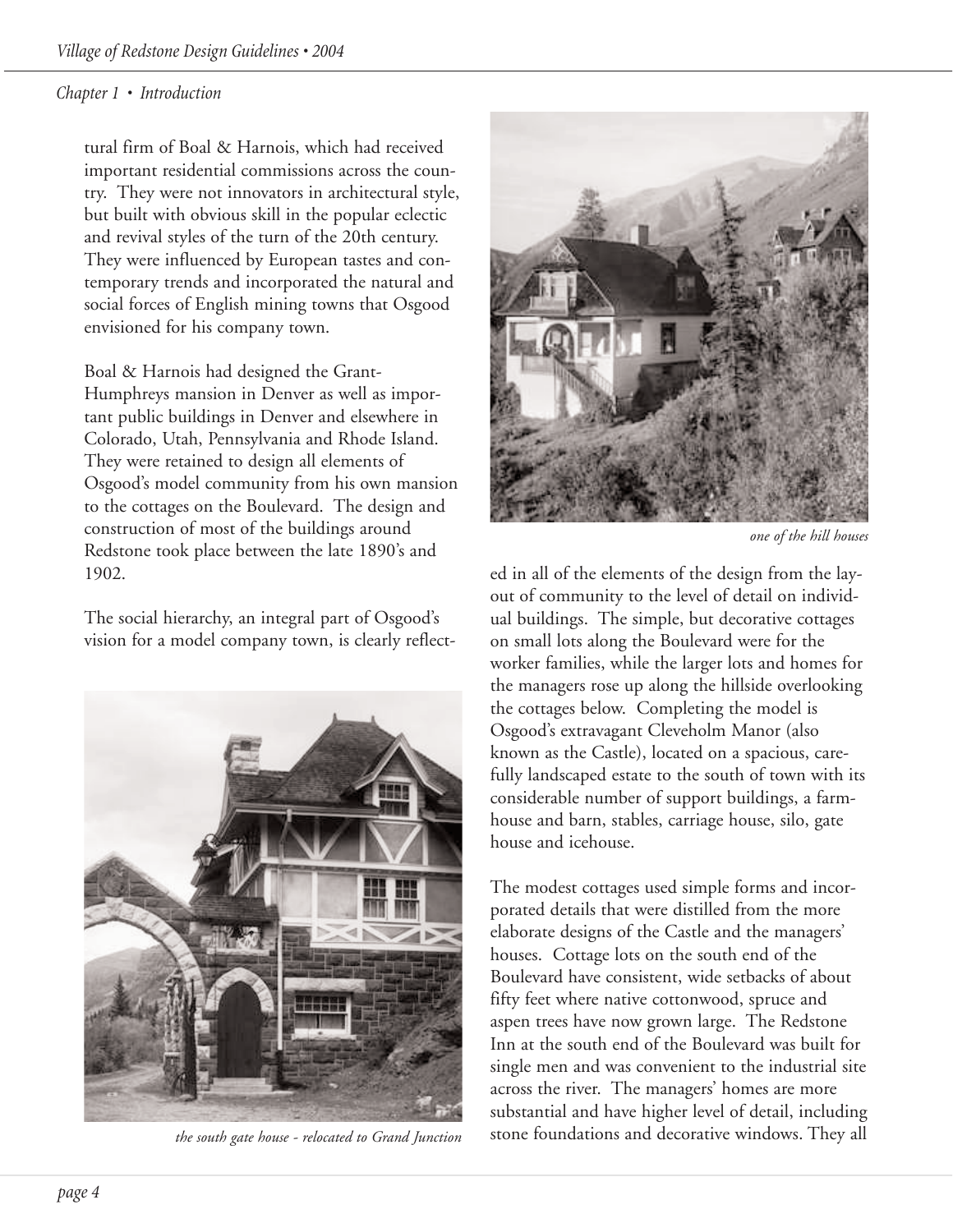

*the boulevard in the early 1900's*

fall within the same family of style, though none compete with the mansion itself. The quality of design and workmanship was intended to entice qualified people to fill necessary management positions.

# **Construction & Materials of Historic Buildings**

Osgood's European taste, along with the construction techniques of the turn of the century, budget and natural constraints, highly influenced the design of the Redstone area buildings. The architects blended elements from many of the popular styles of the day to create a style unique to Redstone. The most dominant elements are English Tudor, such as ornamental half-timbering, stucco, and diamond paned windows. Aspects of Queen Anne, Colonial Revival and Shingle styles were also evident in Redstone's buildings. Cleveholm Manor, the Redstone Inn and the many public buildings used the highest style with the most elaborate materials and costly detail.

In the manager level homes, balloon framing was used along with substantial stone foundations. Painted wood clapboards or shingle siding dominated in these two-story homes with gable or gambrel roofs. The long rooflines with usable attic space and dormers gave more living space to these homes. Steps usually led to covered porches with latticework underneath, which according to legend allowed evil spirits and poisonous gases to escape from under the house. While standard trim was still heavily relied upon for corner-boards and for doors and windows, costlier gingerbread and other decorative trim hinted at the superiority of these structures.

Boal & Harnois gained economies of scale by using the same basic design for each of the workers' cottages with minor individual variations in order to keep the costs low. The cottages along the Boulevard had about 700 square feet of interior floor area and were generally one story in height (about seventeen feet tall). Most were topped by shallow, sloping, wood-shingled hip roofs and had brick chimneys. They sat on minimal foundations, using local flat rocks to separate them from the dirt. Because of the high water table, the potential for flooding, and large underground rocks, the cottages did not have basements.

Cottages had individual board siding, usually clapboard or shiplap, with standard trim around windows and at corners to frame the ends of individual boards. Windows were originally double-hung, multi-pane with no shutters.. Nearly all the cottages had front steps leading to covered front



*the gate keepers residence*